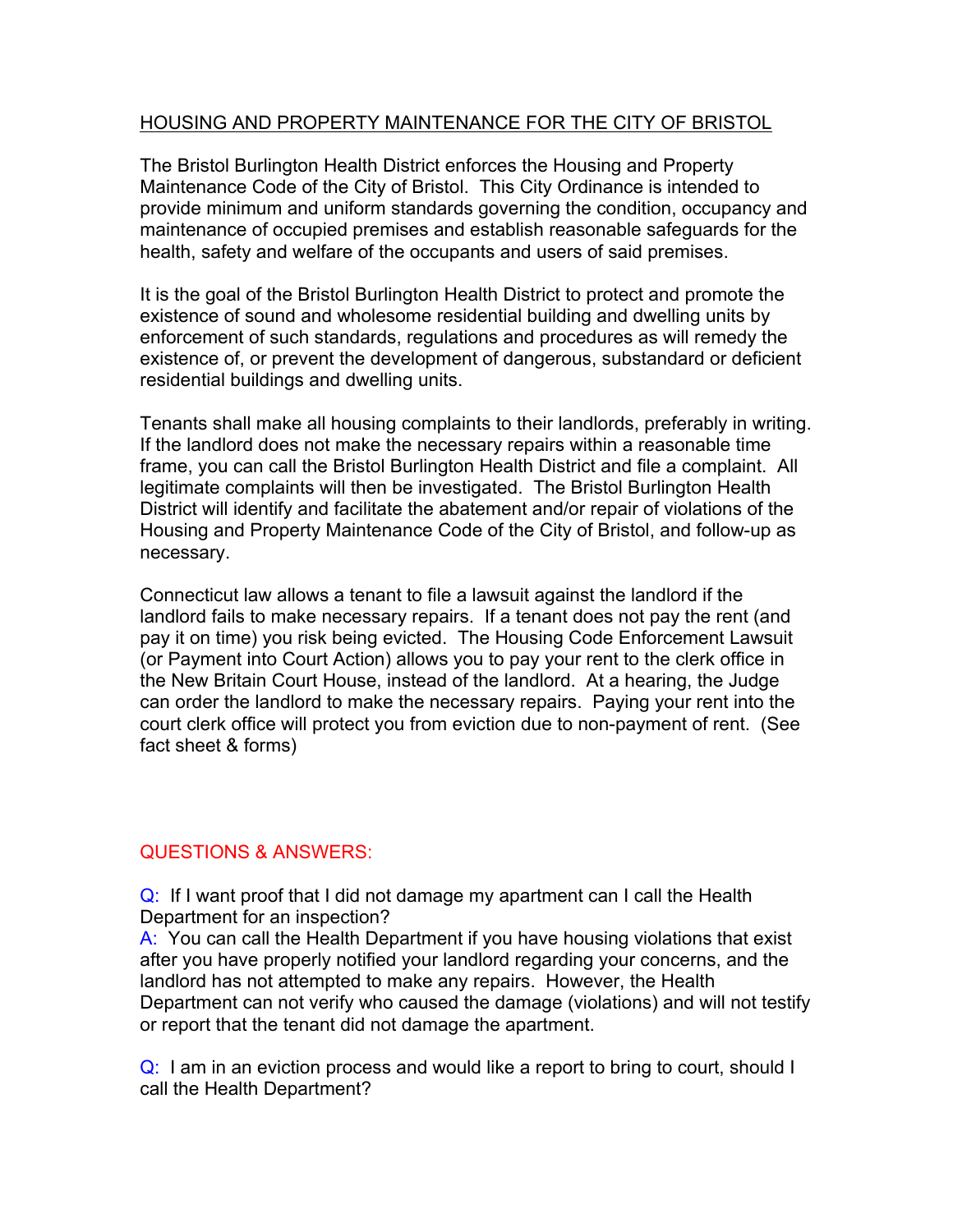A: You can call the Health Department if you have housing violations that exist after you have properly notified your landlord regarding your concerns, and the landlord has not attempted to make any repairs. Any and all reports or letters in a complaint file are subject to the laws of the Freedom of Information Act and therefore may not be immediately available if the case is open.

Q: I pay my rent every month and on time, however my landlord will not fix any problems in my apartment, should I stop paying my rent?

A: Continue to pay your rent each month and on time. However, if you have notified the landlord of your concerns and he has not made any repairs, and if you have filed a complaint with the Bristol Burlington Health District, you can file a Housing Code Enforcement Lawsuit with the New Britain Housing Court Clerk. You would start to pay your rent into court, and it protects you from being evicted for non-payment of rent. A hearing will be scheduled by the court and you will be heard in front of a Judge. After hearing both sides the Judge will decide what will happen to the rent money. (See Fact Sheet : Housing Code Enforcement Lawsuit)

Q: I think I am paying the electrical bill for the common areas or other apartments, what should I do?

A: Contact CL&P and file a complaint of mixed metering.

Q: The landlord does not remove snow from my driveway or walkway, what can I do?

A: The Bristol Burlington Health District does not enforce snow removal on private property. Read your lease and determine who is responsible for snow removal. If the landlord is responsible and is not honoring his obligation, contact legal aide or an Attorney for further advice. If the responsible party is not removing snow from a City sidewalk, you may call the Bristol Police Department and file a complaint.

Q: I have moved out and the landlord will not return my security deposit, what should I do?

A: The Bristol Burlington Health District does not have enforcement powers for security deposits or the return of security deposits. A tenant who feels that his/her security deposit is being wrongfully withheld, may bring a small claims suit against your landlord, provided that the dollar amount claimed is under \$5,000. You may file this suit in the Housing Session in New Britain or in the Small Claims area location. A more detailed explanation of the small claims process is available in booklet form at all Housing Session locations and Small Claims area locations. A tenant or landlord who has questions about security deposits may contact:

Security Deposit Investigator State Banking Department 260 Constitution Plaza